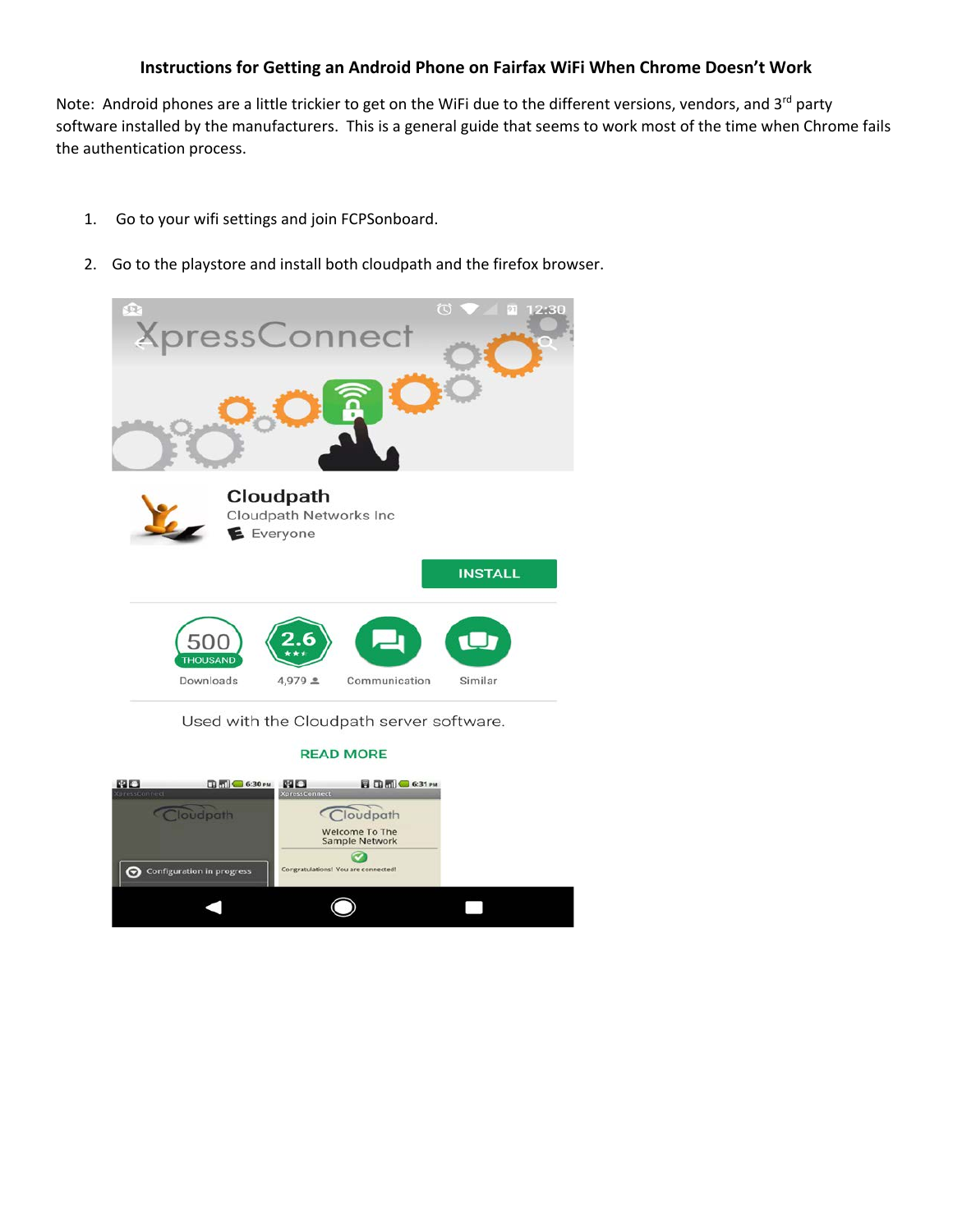



Get the customizable, private & free mobile browser that syncs across devices

## **READ MORE**

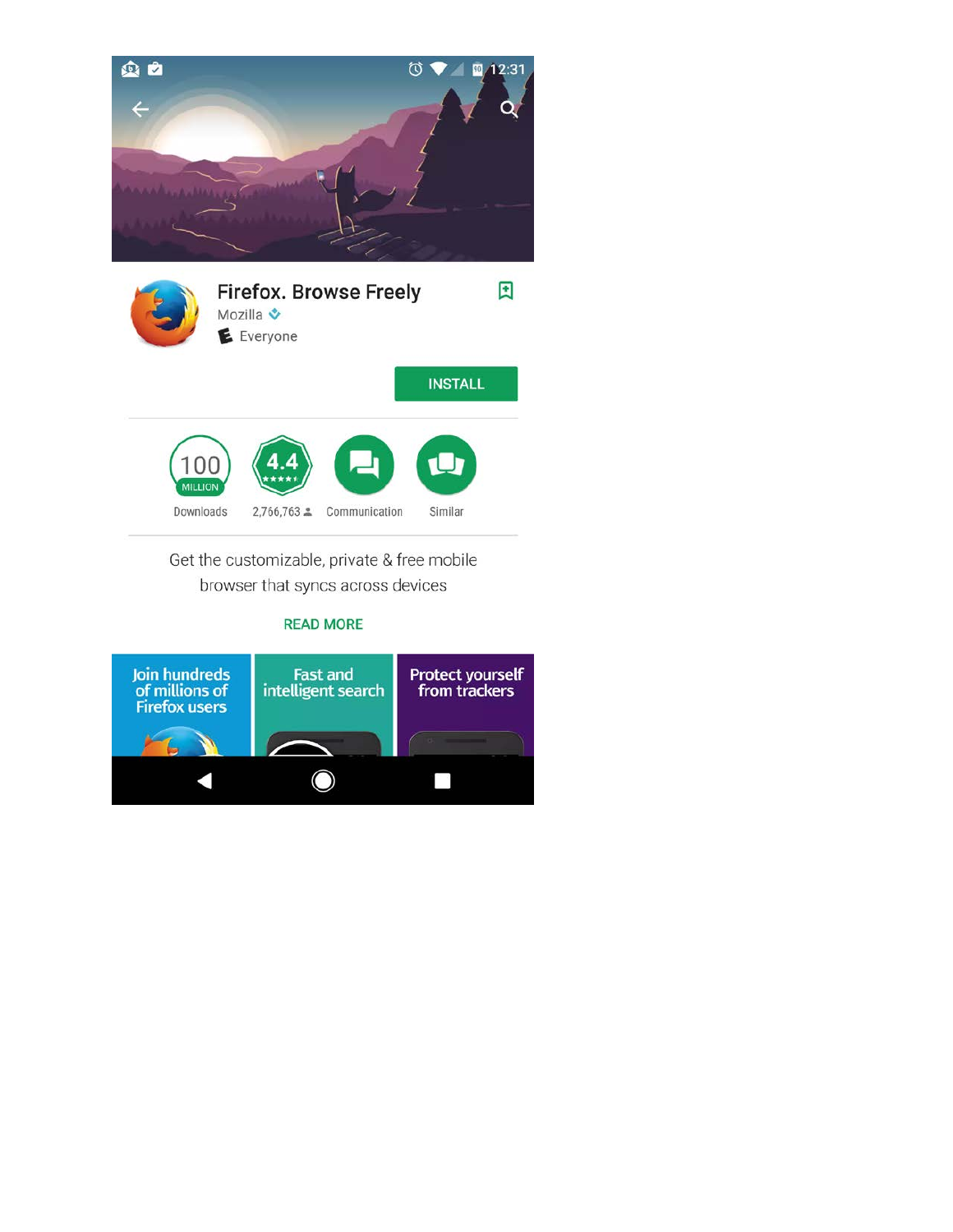3. Go to Settings, WiFi, and long press FCPSOnboard and choose "Forget" do this for the Fairfax WiFi as well just in case.



- 4. Restart the phone.
- 5. When the phone is restarted go to your WiFi settings and join FCPSonboard
- 6. Return to your home screen and start the firefox browser. It will most likely load it's default pages, the trick here is to force it to navigate to a new website, such as cnn.com or the like. This should start the WiFi enrollment process.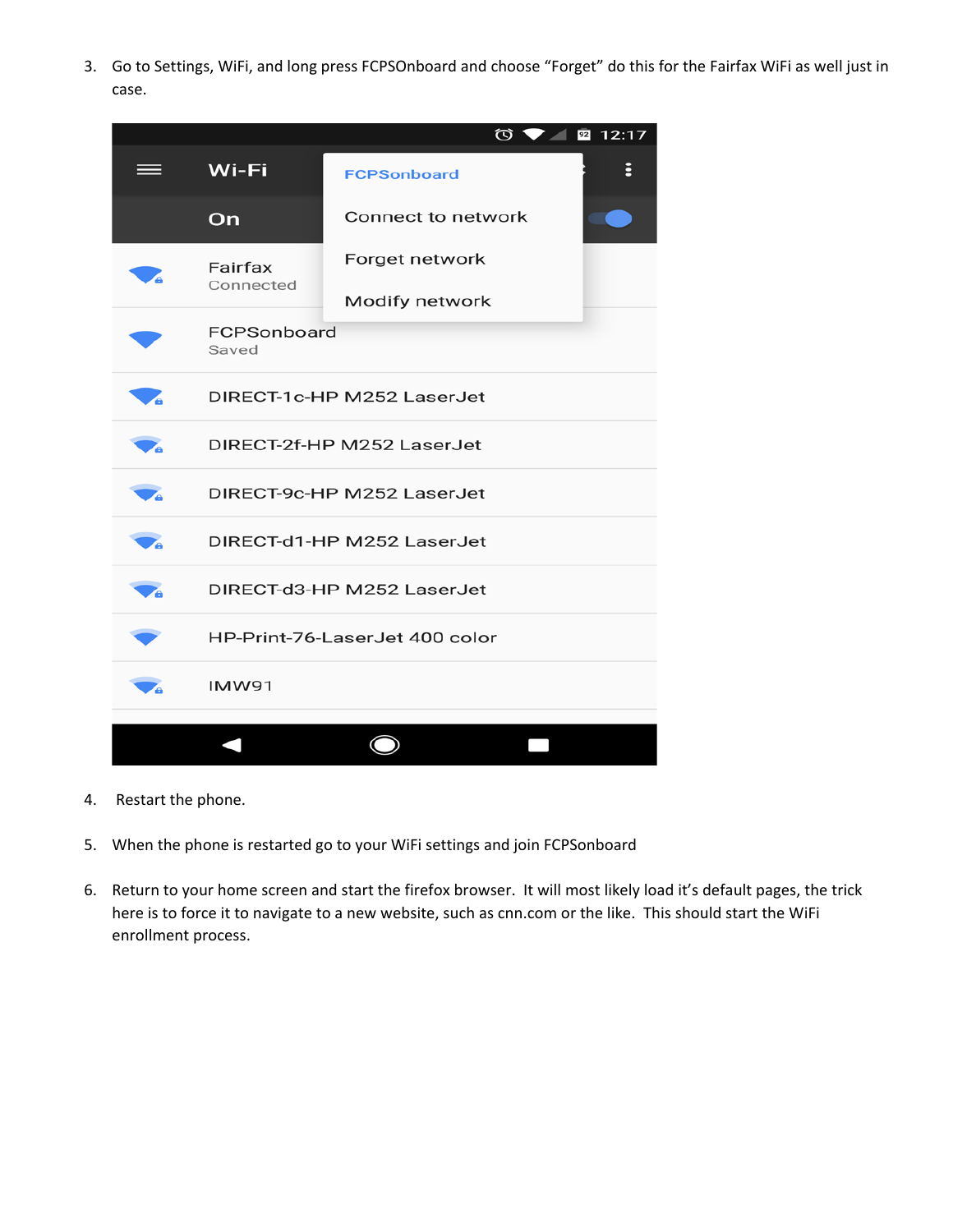7. Check the "agree" box and click start.



- 8. Proceed as your normally would choosing either staff/students or guest and entering your username (it will auto add the fcpsedu domain when you click the password box and password then click next. If prompted to have firefox remember your password, choose Never.
- 9. Choose either personal device or County owned device.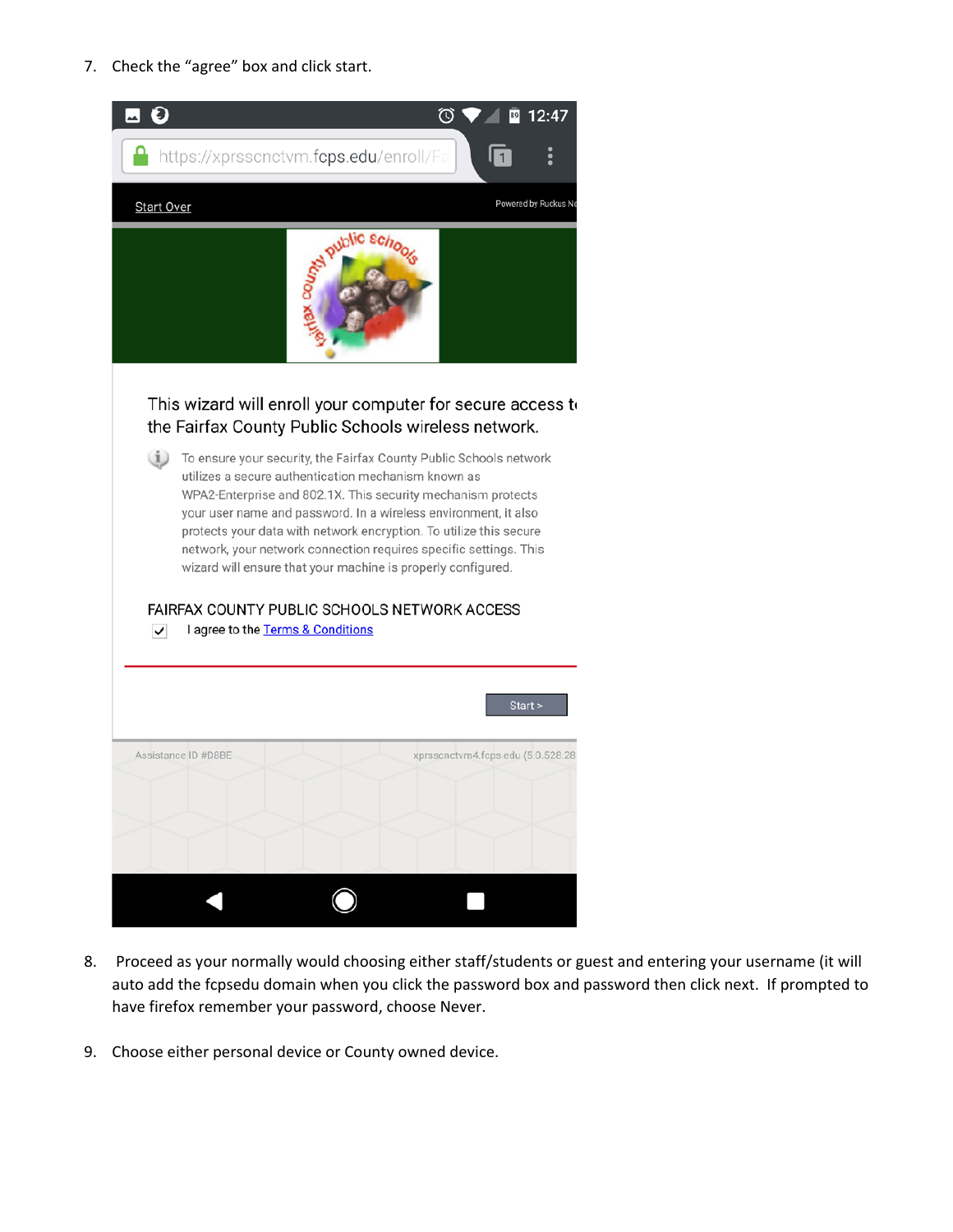10. On the next screen, since we already have cloudpath installed, choose option 2, "next configure your device."